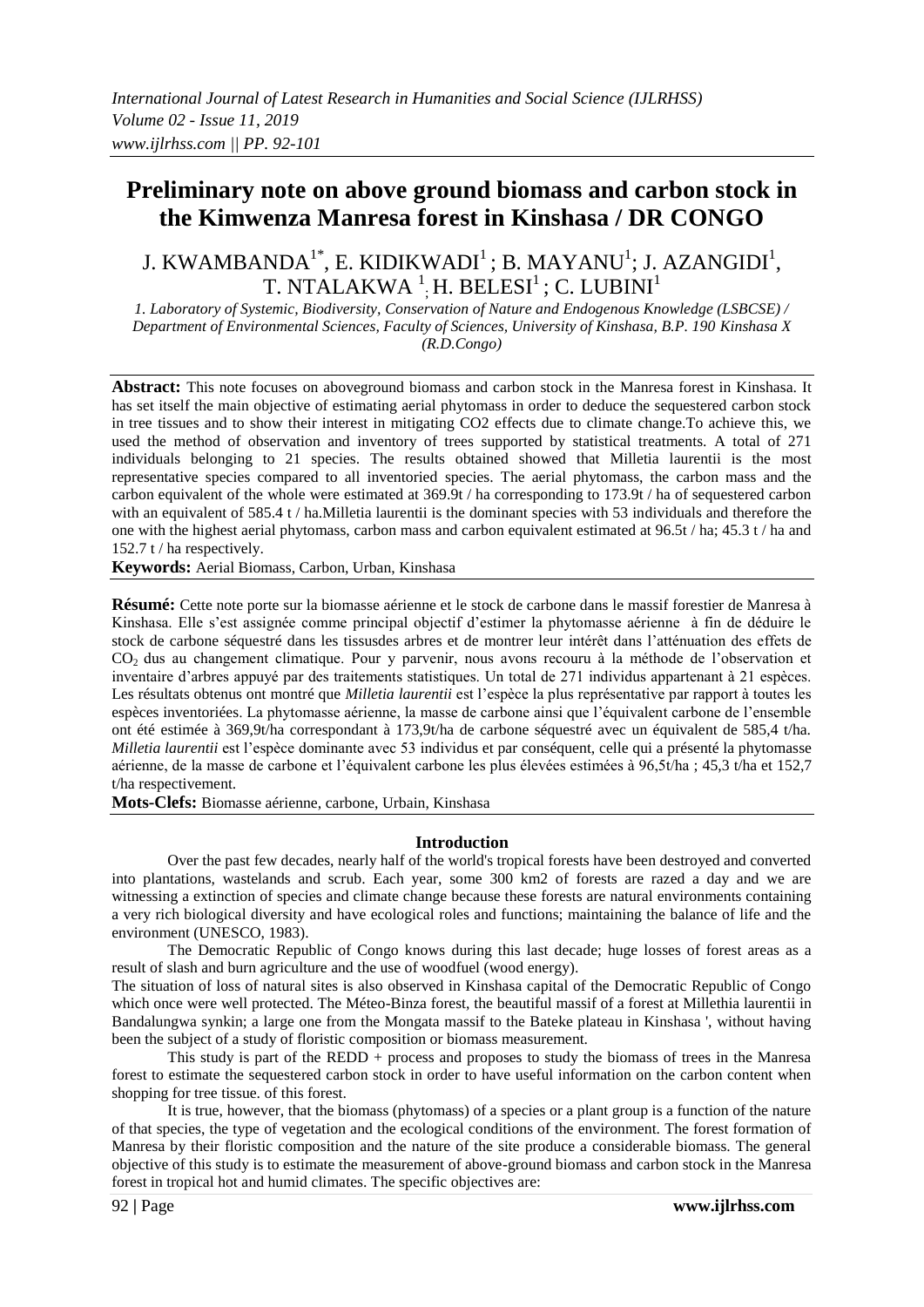## *Volume 02 - Issue 11, 2019*

## *www.ijlrhss.com || PP. 92-101*

- identify and list the trees and shrubs on well-defined devices to know the floristic composition to study;

- take diameter measurements of trees and shrubs to estimate the biomass of each identified species and form the diameter classes;

- calculate the biomass, carbon mass and carbon equivalent of each species and the total mass of organic matter as well as that of carbon and carbon equivalent.

The choice and interest of this study are motivated by the importance of trees today in contributing to the REDD + program in the Democratic Republic of Congo (DRC). The data in this note provide information on the potential capacity of woody plant species in the Manresa forest to sequester atmospheric carbon.

## **1.2. Field of study**

Our study concerns the Kimwenza District in the Municipality of Mont-Ngafula where the forest is located Manrenza south of the city of Kinshasa. According to the Robyns (1948) classification taken up by Compère (1970), the periurban forest of Kinshasa and that of the natural site of Manrenza in particular belong to the Guineo-Congolese Regional Center for Endemism in the Bas-Congo Sector.



map 1. Location map of the study environment.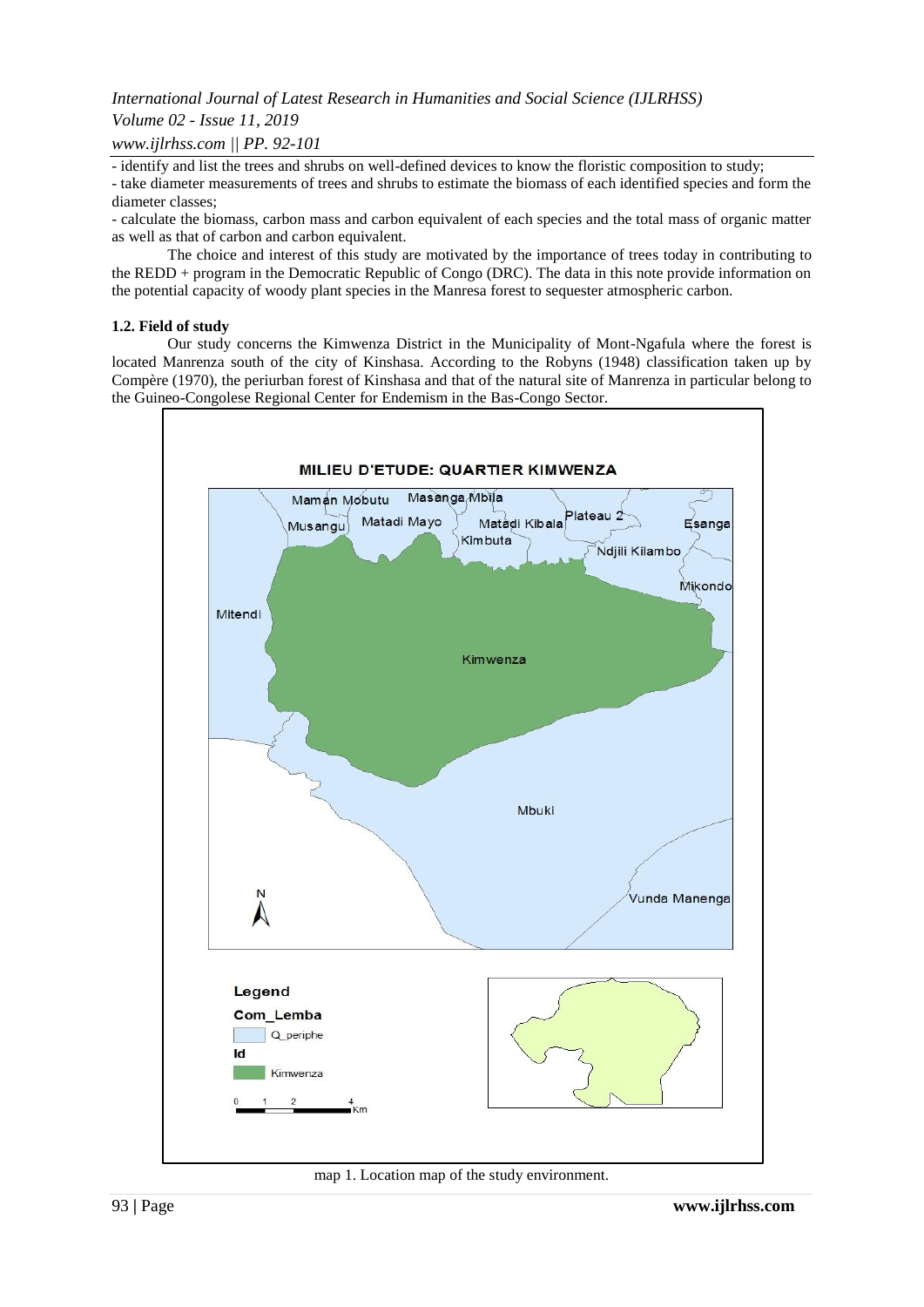#### **Material**

# **Material and methods**

To carry out this study we used crops from the essential parts of plants as botanical material and to make the reference herbarium.

#### **Methods**

Observations (analysis and descriptions), floristic inventories and statistical tests were used in this study. The observation consisted in the descent on the ground to describe the site of study and to carry out preinventory of the trees. To do this we proceeded as follows:

#### **Delimitation of the inventory parcel**

One hectare was the subject of a inventory of woody individuals. This plot has been subdivided into four subplots of 2500 m² or 50 m x 50 m each. The figure below shows the device installed in the field.



Figure 1. Inventory device

#### **Collection of geographical coordinates**

It was made using the Etrex Global Positioning System (GPS) (Garmin). This device was used to collect the geographic coordinates of the entire Manresa concession and each tree in particular. For the treatment of different data collected on the ground, we made use of the Arc Gis software.

#### **Floristic inventory and diameter measurement**

Any woody subject with a diameter greater than or equal to 10 cm and 1.30 m of breast height was identified and measured. Creepers and herbs were excluded.

For the calculation of diameters of inventoried individuals, we used the relation between the circumference and the diameter. Thus, the formula indicated is the following:

$$
D = \frac{Circonf \text{ érence}}{n}
$$

This relationship was in turn used to calculate the basal area of the species concerned:

 $R = \frac{D}{2}$ et St= $d^2x\delta/4$ 

R = radius; D = diameter; St = basal area and  $\pi$  = 3.14

#### **Aerial phytomass calculation**

The estimation of the above-ground biomass of trees is calculated using the allometric equations by integrating the dendrometric parameters from the forest inventory as indicated. The following formula is used: Tree biomass  $(kg) = 42.67 - 12.80DBH + 1.24DBH2$ , or tree biomass = aboveground biomass of the tree; DBH: diameter at 1.30m above the ground of the tree (Browns, 1997 taken up by Toung, 2010):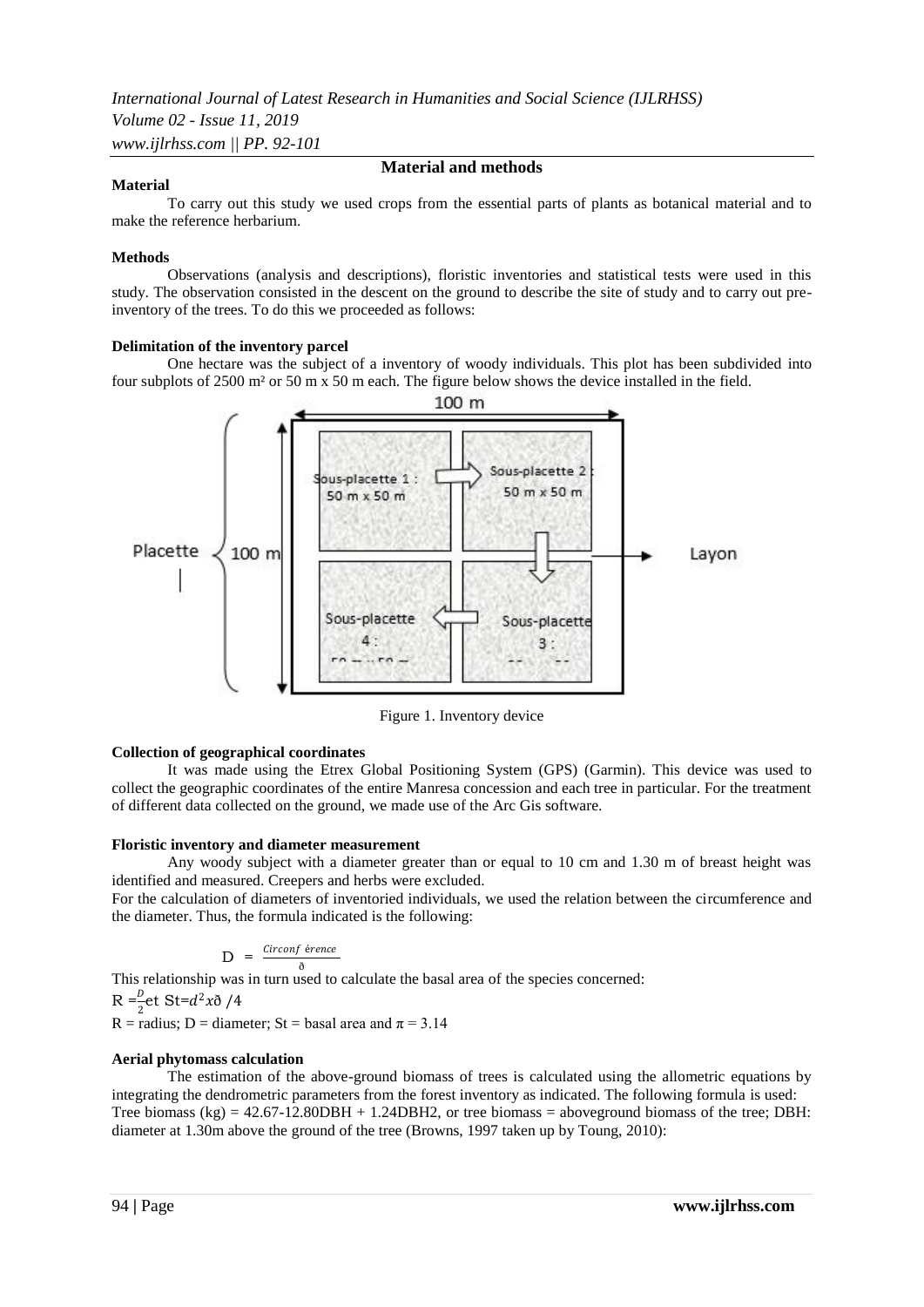*Volume 02 - Issue 11, 2019*

*www.ijlrhss.com || PP. 92-101*

## **Estimated carbon sequestered**

The calculation of the stored carbon stock in the woody tissue of the trees is obtained; for all trees and shrubs by multiplying the aerial biomass by k. Knowing that carbon constitutes 0.47% of the ligneous material, the formula used is as follows:

 $C = B.A.$  k with  $k = 0.47$ ;  $C =$  carbon;  $B.A. =$  aboveground biomass.

## **Carbon equivalent**

The amount of carbon obtained determines the actual mass of carbon stored in the structures of trees and shrubs and trees. The carbon equivalent is obtained using the formula:  $EQC = C \times 3,667$ . With  $EQC =$ carbon equivalent;  $C =$  carbon and 3,667 the conversion factor.

## **Analysis of ecological spectra**

a. Biological types The biological spectra of a group are a relative representation of the biological types. They provide valuable insights into the structure, physiognomy and adaptive strategies of the community (Gillet (2000), cited by Ngok (2005) and Habari (2009).

## **b. Types of diaspores**

The spectra of the types of diaspores give information on the nature of the diaspores of the species and give indications as to their mode of dissemination, which reflects the physiognomy of the group or the community considered, in order to be able to speak about the nature of the diaspores as well as their possible disseminating agents.

Two types of diasporic classification have been used, namely: the morphological classification of Dansereau and Lems (1957) which is commonly used, notably by Evrard (1968), Lubini (1997), Masens (1997) and Molinier's eco-morphological classification. And Muller (1938) who is more suggestive of the possible dispersal agent. The recognized foliar types are:

• nanophylls (nano): the surface of the leaf or leaflet between 0.2-2 cm²;

• microphylls (micro): the surface of the leaf or leaflet 2-20 cm²;

• mesophyll (meso): the surface of the leaf or leaflet 20-200 cm²;

• macrophylls (macro): the surface of the leaf or leaflet between 2 dm<sup>2</sup> - 20 dm<sup>2</sup> (Habari, 2009).

#### **Phytographic distributions**

Phytogeographic distribution provides information on the geographical distribution of species throughout the terrestrial globe.

#### **Results**

In this part of the work, we present the results of the different parameters studied. These results concern the ecological spectrum, distribution of individuals by category of diameter class, basal area of species and aerial phytomass to estimate the amount of carbon sequestered in the woody tissues of trees.

#### **Spatial distribution of measured trees**

The information contained in stand mapping data can be reduced to the position of trees. All of these positions are called point seeding; it is about spatial distribution. Millettia laurentii has an aggregative distribution, followed by Trichilia gilletii. The rest of the species, their distribution is random, see Figure 2 on the map of spatial distribution of trees in the Manrenza forest.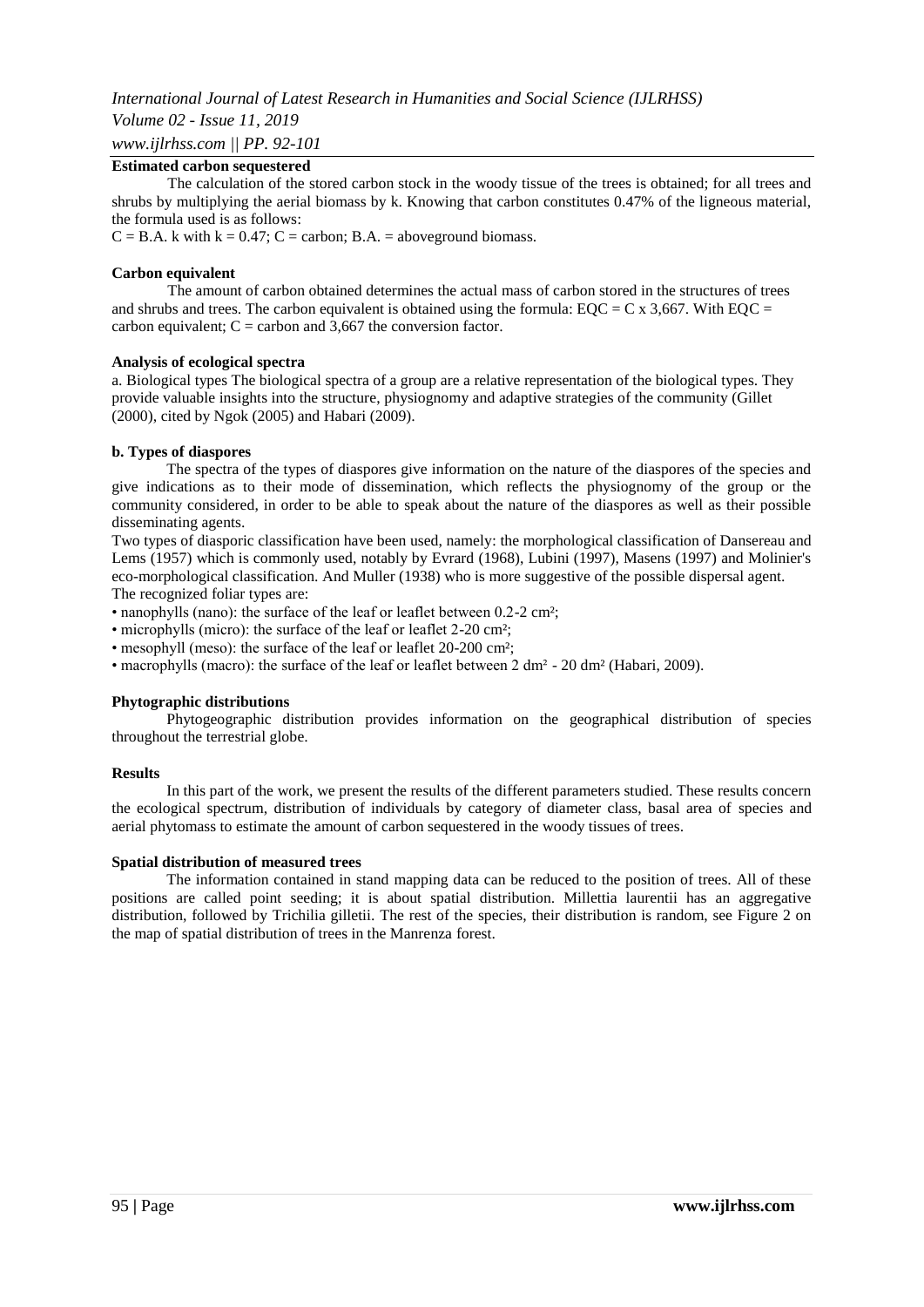*International Journal of Latest Research in Humanities and Social Science (IJLRHSS) Volume 02 - Issue 11, 2019 www.ijlrhss.com || PP. 92-101*



map 2. Spatial distribution of trees in the Manresa forest

# **Ecological spectra**

## **Biological Types**

The analysis of biological types of vegetation provides information on the physiognomy and the height structure of the studied stand, and the adaptation of the individuals to the environmental conditions of the considered environment. The 21 species identified are phanerophytes which have been distributed in megaphanerophytes, mesophanerophytes, micro-phopherophytes and nanophanerophytes. This analysis shows four biological types whose numerical proportions are illustrated in Figure 3.



Figure 2. Details of biological types of species studied

The results obtained show that mesophanerophytes (MsPh) are predominant, followed by megaphanerophytes (MgPh) and microphanerophytes (McPh). Nanophanerophytes (NPh) are poorly represented.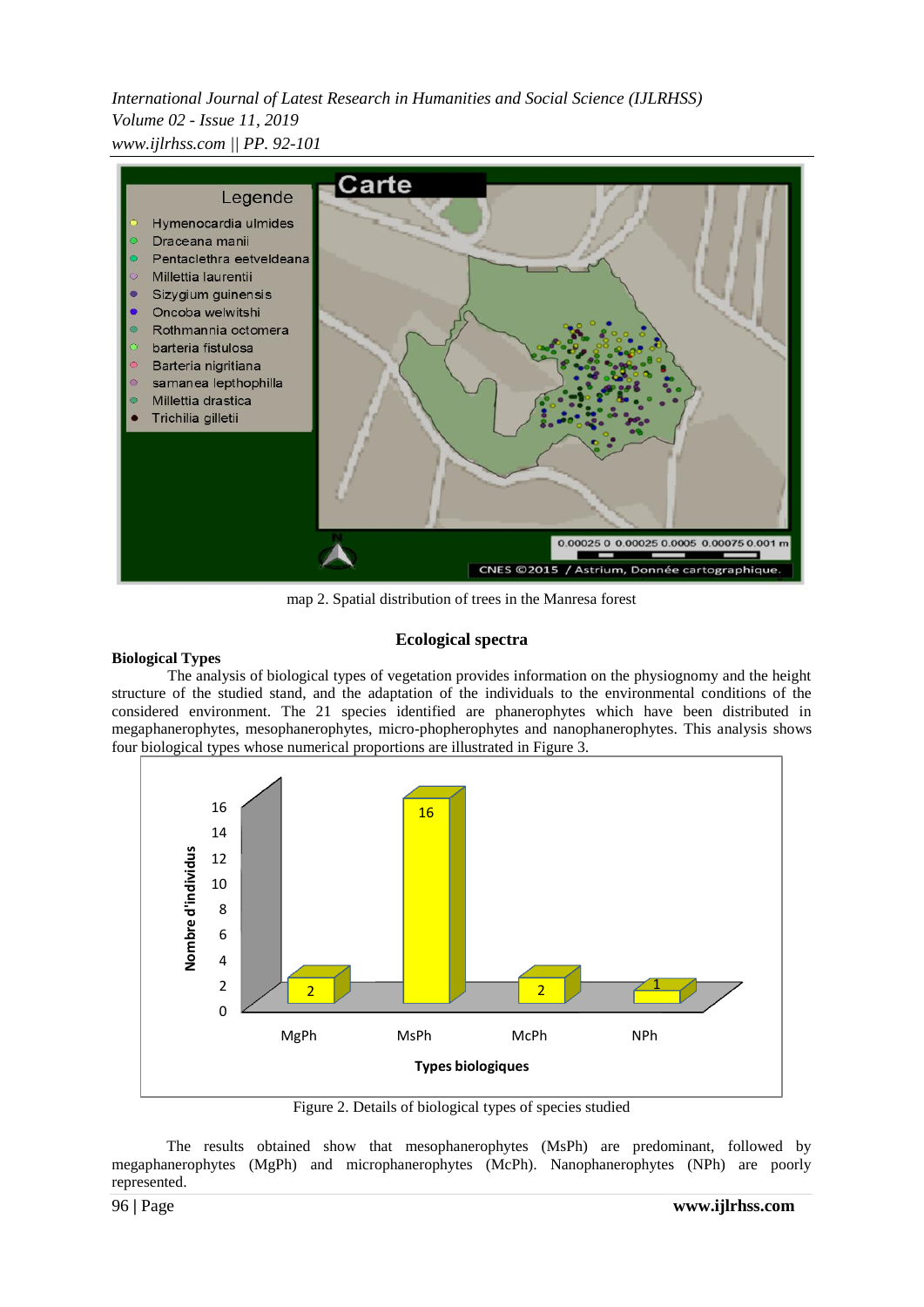# *Volume 02 - Issue 11, 2019*

*www.ijlrhss.com || PP. 92-101*

# **Type of Diaspore**

The species identified are classified into 5 types of diaspores, with numerical predominance of sarcochores, followed by Ballochores. The rest of the species have only been poorly represented.



Figure 3. Detail of diaspore types of the species studied

The result obtained shows that: sarcochores (Sarc) dominate with 11 studied species followed by ballochores (Bal) with 8 species and Pterochores (Pter) is poorly represented with 2 species. The dominance of sarcochores is justified by the fact that its diaspores are totally or partially fleshy likely to be consumed by an animal or by the man (Stromatozoochorie, endozochorie) LUBINI,2013).

Foliar Types The types of leaf sizes of the species provide information on the adaptation of the species to the local climate and the internal microclimate in the different plant groups and associations. The results obtained on the types of leaf sizes of the studied species are represented in the figure below:



Figure 4. Detail of leaf types of the species studied

Figure 4 shows that mesophylls (Meso) dominate with 13 species studied followed by microphylls (Micro) and nanophylls (Nano), leptophylls (Lepto) and macrophylls (Macro) are poorly represented. The dominance of mesophyll in the forest is explained by the atmospheric humidity that reigns there. Plants have a tendency to reduce their leaf area to reduce transpiration (BELESI, 2009).

# **Phytogeographic distribution**

Figure 5 gives the distribution of species according to phytogeographic grouping.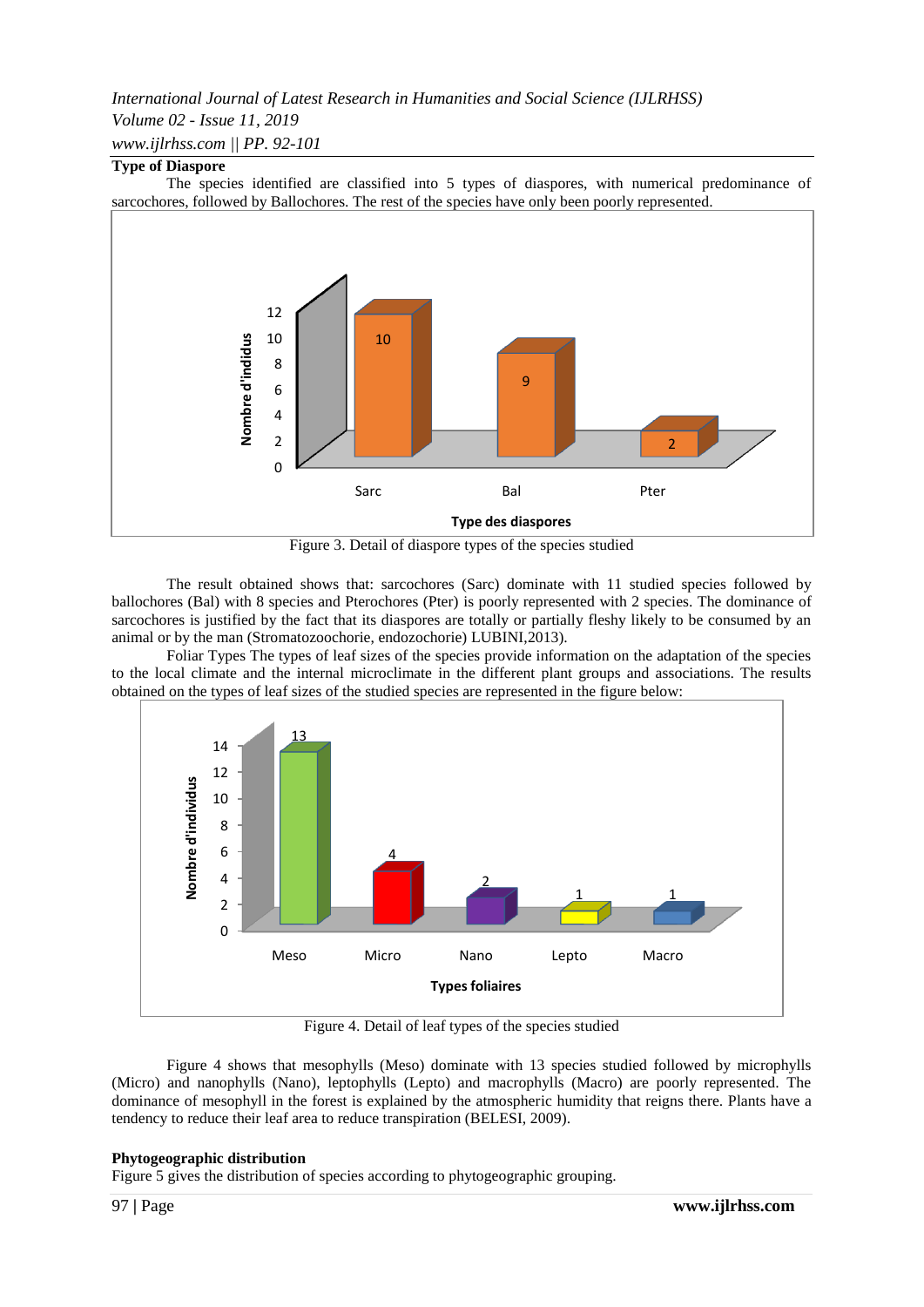*International Journal of Latest Research in Humanities and Social Science (IJLRHSS) Volume 02 - Issue 11, 2019 www.ijlrhss.com || PP. 92-101*



Figure 5. Phytogeographic Distribution Detail of Species Studied

The analysis of results reveals the numerical and centesimal predominance of species with a wide Guineo-Congolese (CG) type geogeographical distribution with 6 species and tropical Africa (AT), ie 6 species followed by Guinean-Congolese Basin (BGC) with 5 species and Pan tropical (Pan) is poorly represented.

# **Distribution of trees by diameter classes (cm)**

The important distribution characteristics of diameters per class indicate the variability of many of the trees within a class (UNESCO, 1979).



Figure 6. Distribution of trees by diameter classes (cm)

In this graph we find the following: the distribution of trees is more abundant in the first class which ranges from 10-20 to the order of 59 individuals dominated by Trichillia gilletii, the second class 20-30 with 68 individuals dominated by Trichillia gilletii and the third class> 30 up to 129 with 144 individuals dominated by Millettia laurentii. According to the author CHAVE.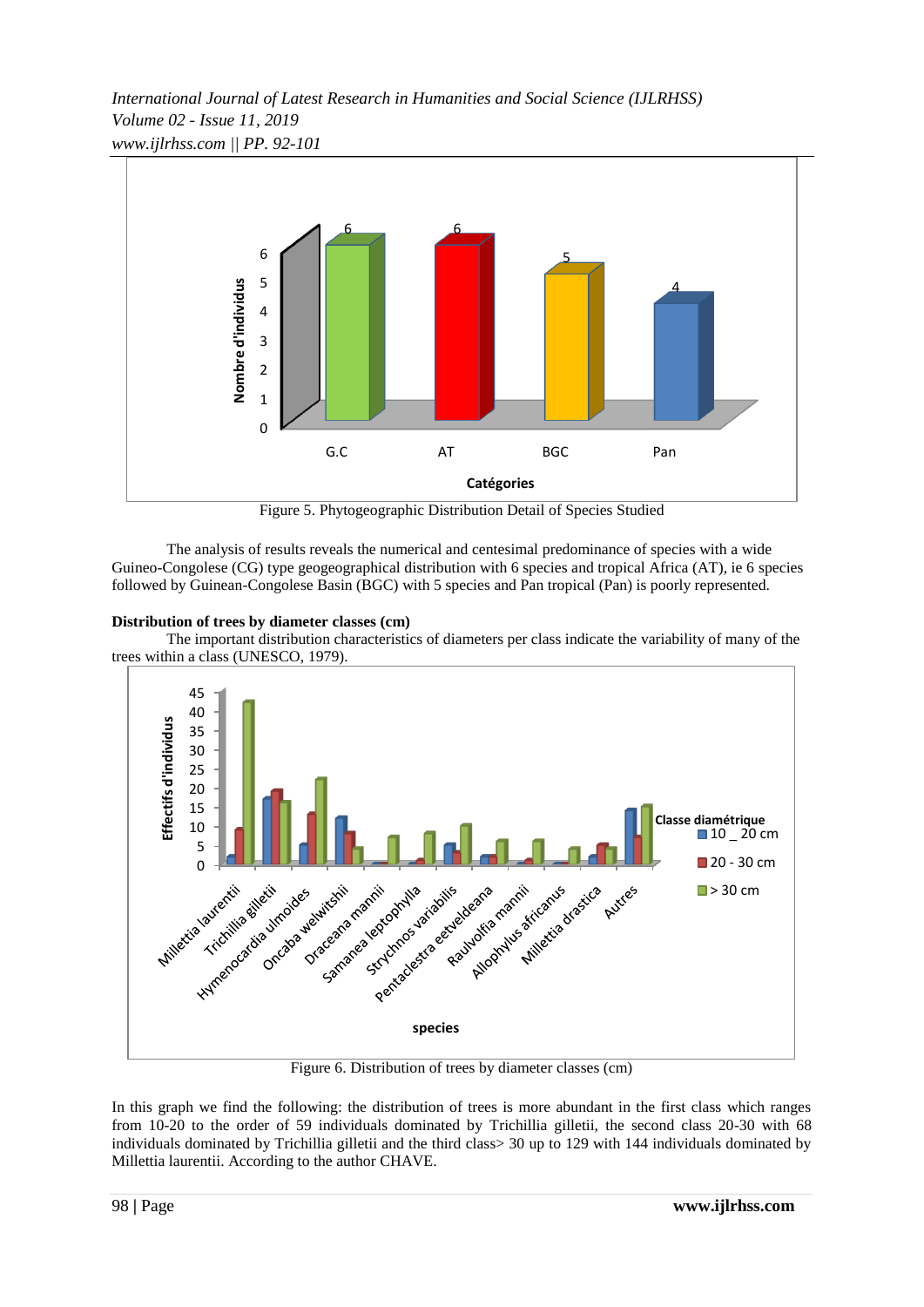*International Journal of Latest Research in Humanities and Social Science (IJLRHSS) Volume 02 - Issue 11, 2019 www.ijlrhss.com || PP. 92-101*



Figure 7. Aerial biomass and carbon stock in the study environment

This figure gives the quality of aerial phytomass of Millettia laurentii with 96.54  $t / ha$  and in the stock a carbon stock of 45.37 t / ha and carbon Eq of 152.78 t / ha followed by Trichillia gilletii with 48.424 t / ha. phytomass and a stock of 22.75t / ha of carbon and 76.63t / ha of carbon Eq followed by Hymenocardia ulmoides or 42.98t / ha of aerial phytomass and the carbon stock of 20.20t / ha and 68 , 03t / ha of Eq carbon followed by Draceana mannii with a phytomass of 30.60t / ha and 14.38 of carbon stock, and 48.43t / ha of carbon Eq followed by Samanea leptophylla with 29.47t / ha of BA and 13,85t / ha of C, and 46,64t / ha of Eq C, followed by Strichnos variabilis 26,59t / ha of BA and 12,49t / ha of C and 42,07t / ha of Eq C, followed by Oncoba welwitshii 13.71t / ha BA and 6.44t / ha C, and 21.70t / ha carbon Eq, followed by Pentaclestra eetveldeana with 13.03t / ha BA and 6.12t / ha of carbon and 20.62t / ha of carbon Eq, followed by Rouvolfia mannii with 11.67t / ha of BA and 5.48t / ha of carbon one and 18,46t / ha of carbon Eq, followed by millettia drastica with 9,20t / ha of BA and 4,32t / ha of carbon and 11,56t / ha of Eq carbon the other species have a phytomass of 27 , 32 t / ha and 12.18 t / ha of carbon stock and carbon equivalent of 43.24 t / ha.

The above-ground biomass and the carbon stock of the species depend on their diameters.



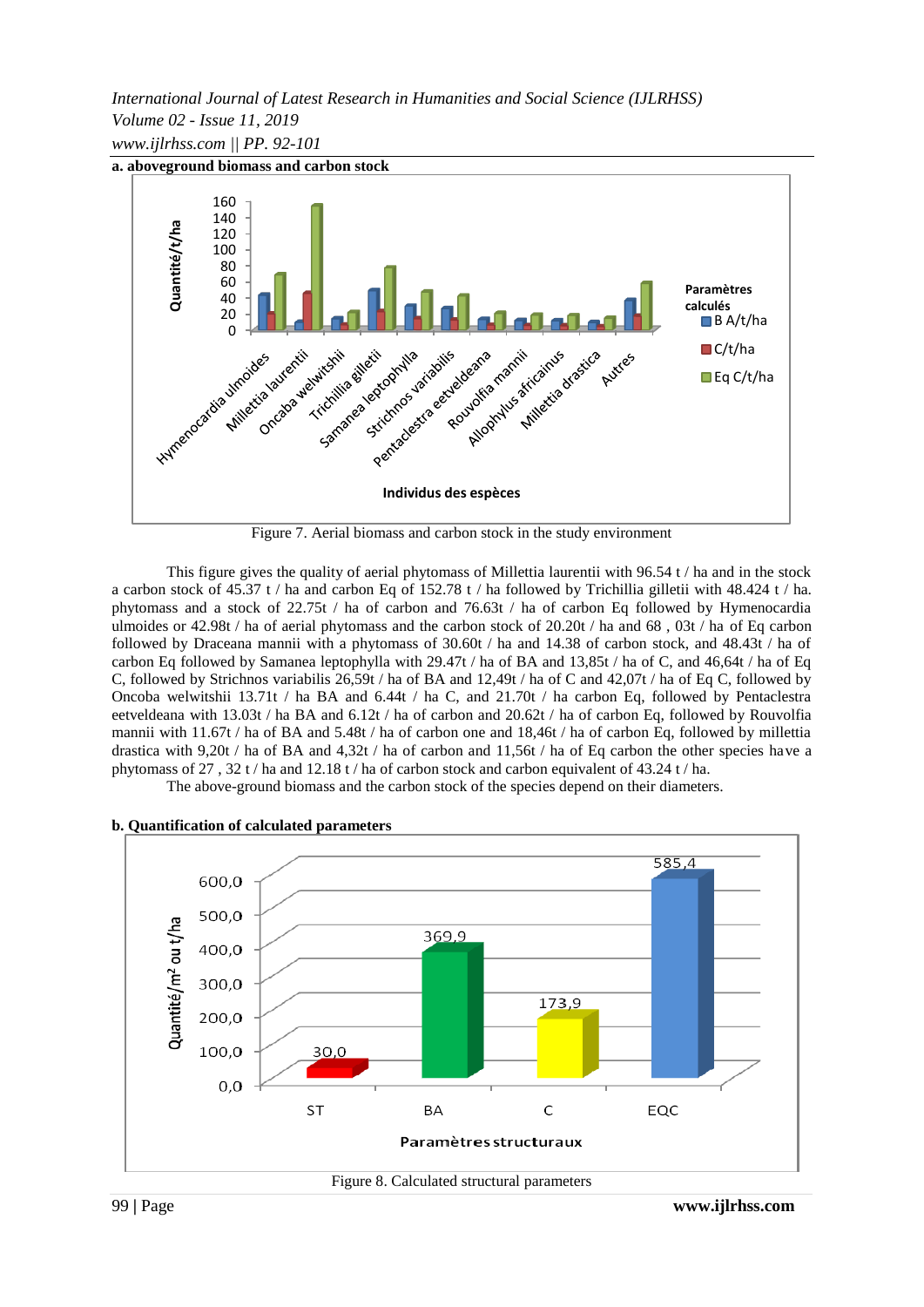## *Volume 02 - Issue 11, 2019*

#### *www.ijlrhss.com || PP. 92-101*

Figure 8 shows that of 271 inventoried individuals comprising 21 species distributed in 18 families, the basal area is estimated at 30 m2 / ha; aboveground biomass is 369.9 t / ha; the carbon stock is estimated at 173.9 t / ha and the carbon equivalent is estimated at 585.4 t / ha.

#### **Discussion**

The study conducted on the above-ground biomass of KIMWENZA-MANRESA forest trees gives us some information that we will discuss in this part of the work. The results obtained show us that out of 21 identified species, Millettia laurentii is dominant.

The biological characteristics studied underline the predominance of mesophanerophytes with 16 species, the analysis of the diasporous types of the specific set shows that the species with diaspore sarcochores are largely majority with 10 species; similarly, examination of the leaf size spectrum indicates that mesophylls are important with 13 species. The analysis of the phytogeographic groups of this forest flora notes the predominance of the 6 species of the regional center of Guinean-Congolese endemism and tropical Africa. The majority of trees measured have diameters in the following classes: 20-30 with 68 individuals, and> 30 with 144 individuals of trees.

The estimation of aboveground biomass and carbon stock depends on identified species. The Millettia laurentii values are very high compared to other species, ie 96.54t / ha of aboveground biomass and 45.37 t / ha of carbon stock, due to the fact that this species is abundant, with individuals large diameters. The lowest recorded mass is 0.35t / ha of sclerocroton cornitus and 0.16t / ha of carbon stock. This is justified by the presence of small diameter individuals.

The total aboveground biomass of our study site was about 369.93 t / ha, or 173.87 t / ha of carbon value greater than that obtained by MINGASHANGA, estimating the aerial biomass in the order of 75, 20t / ha in the UNIKIN residential plateau forest massif, NASI et al. (2008) estimating above-ground biomass in the order of 125t / ha or 62t / ha of carbon in a tropical rain forest. Our estimate remains higher than that reported by KIDIKWADI (2012) an aerial phytomass of  $45 \pm 8,4t$  / ha at the Bombo-Lumene reserve.

For the total sequestered carbon stock, it was estimated at 173.87t / ha in the study site, which remains higher than the FAO results (2010); Pearson and BWON (2005) estimate that carbon sequestered in a tropical forest of about 82.2t / ha. On the other hand, it is lower than that reported by CHAVE et al. (2005) of 400t / ha in a tropical rainforest.

#### **Conclusion and Suggestion**

Our work focused on "the study of biomass in the kimwenza-manresa forest".The main objective was to estimate aboveground biomass and carbon stock in the tissue of trees and shrubs. To achieve this, the observation method and inventories were done in a one-hectare device, supported by allometric measurements as well as statistical analyzes. The floristic inventories have identified 271 individuals grouped in 21 species and 18 families, there is the dominance of Millettia laurentii and the dominant family is Fabaceae / Faboideae, which reflects the important special occupation of this species and its role in processes of sequestration of atmospheric carbon. The ecological spectrum of this forest is characterized by the dominance of mesophanerophyte, sarcochore, and mesophyll, the phytogeographic distribution is dominated by the species of the endemic center Guinéo-Congolais and tropical Africa.

The estimate of aboveground biomass and carbon stock gave satisfactory results of 369.93t / ha aboveground biomass and 173.87t / ha carbon stock. Millettia laurentii, the dominant species in our forest, has an above-ground biomass of 96.54 t / ha and 45.37 t / ha of carbon stock. The species with the largest diameter has the highest value of above-ground biomass and carbon. This study demonstrates how much the kimwenzamanresa forest mass contributes to the mitigation of atmospheric CO2 and fights climate change by the high carbon sequestration provided by its plant population. This forest ecosystem is an important carbon stock site in the city of Kinshasa.

From the above, we suggest the following:

• that a study be done on the autoecological characteristics: character related to the growth of each species in relation to external factors;

• that the concession manager strengthens security measures and undertakes reforestation activities in the surrounding sites;

• that the government organize the sustainable management of the forest massifs of the city of Kinshasa